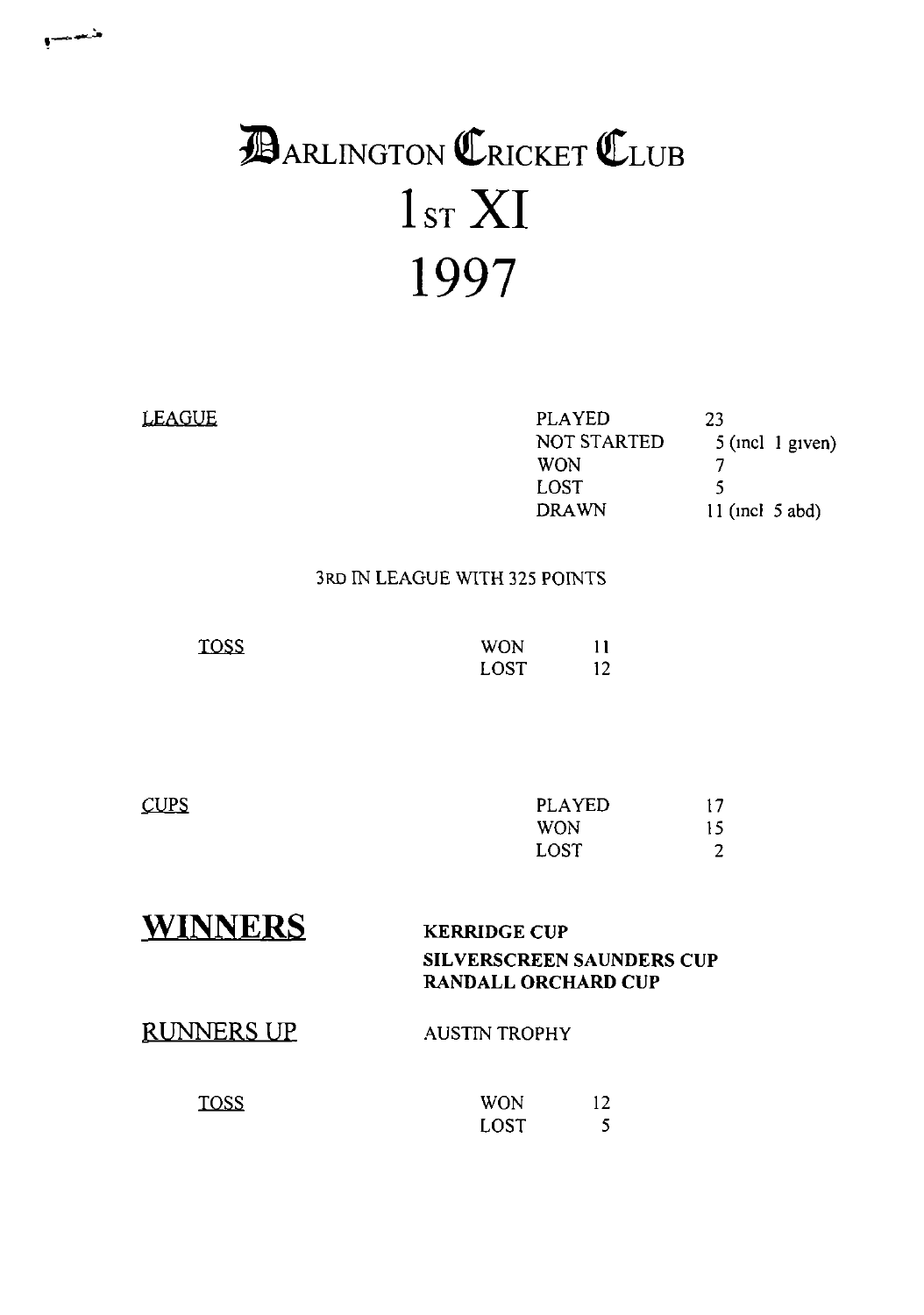### <u>LEAGUE Ann an Dùbhlachd ann an Dùbhlachd ann an Dùbhlachd ann an Dùbhlachd ann an Dùbhlachd ann an Dùbhlachd a</u>

|                    |              |              |             | Highest     |                | Not Comp       |         | <b>Balls</b> | Balls/  |                | Number of   |
|--------------------|--------------|--------------|-------------|-------------|----------------|----------------|---------|--------------|---------|----------------|-------------|
|                    | Matches      | <u>Inns.</u> | <b>Runs</b> | Score       |                | Qut Inns.      | Average | <b>Faced</b> | Run     | 4s             | 6's         |
| J D GLENDENEN      | 20           | 19           | 687         | 102         | $\mathbf l$    | 18             | 38 17   | 790          | 1150    | 88             | 9           |
| <b>DJHICKEY</b>    | 10           | 10           | 344         | 80          | 0              | 10             | 34 40   | 388          | 1128    | 44             | 4           |
| <b>M STAINSBY</b>  | 10           | 10           | 275         | $103*$      |                | 9              | 30 56   | 527          | 1916    | 30             | 0           |
| J G MOODY          | 23           | 19           | 384         | 61          | 4              | 15             | 25 60   | 570          | 1484    | 33             | 1           |
| M E JOBLING        | 14           | 13           | 253         | $41*$       | 3              | 10             | 25 30   | 362          | 143!    | 22             | 3           |
| <b>DJBMORGANS</b>  | 19           | 19           | 342         | 73          | 4              | 15             | 22 80   | 863          | 2 5 2 3 | 26             | 0           |
| A R FOTHERGILL     | 20           | 17           | 332         | 58          | 2              | 15             | 22 13   | 489          | 1473    | 40             | 2           |
| <b>A S PATEL</b>   | 13           | $\mathbf{1}$ | 184         | 70          | 0              | $\mathbf{1}$   | 1673    | 368          | 2 000   | 21             | $\bf{0}$    |
| C PILBIN           | 21           | 17           | 208         | 44*         | 2              | 15             | 1387    | 270          | 1 2 9 8 | 22             | 2           |
| Also batted        |              |              |             |             |                |                |         |              |         |                |             |
| <b>J W HATCH</b>   | 6            | 6            | 78          | 52          | $\mathbf{1}$   | 5              | 1560    | 148          | 1897    | 7              | $\bf{0}$    |
| <b>JRGLAWRENCE</b> | 18           | 8            | 59          | 22          | 3              | 5              | 1180    | 131          | 2 2 2 0 | 3              | 0           |
| R J BIDDLE         | 11           | 8            | 68          | $33*$       | $\overline{c}$ | 6              | 1133    | 210          | 3 0 8 8 | 3              | 0           |
| <b>N HATCH</b>     | 13           | 5            | 37          | 27          | $\mathbf{I}$   | 4              | 925     | 109          | 2 9 4 6 | 3              | 0           |
| <b>K D MOTT</b>    | 19           | 8            | 43          | 19          | 3              | 5              | 860     | 64           | 1488    | 4              | 0           |
| <b>DCSEVERALL</b>  | $\mathbf{1}$ | 5            | 16          | $7*$        | 3              | $\overline{2}$ | 8 0 0   | 74           | 4625    | 1              | $\bf{0}$    |
| <b>K BARKER</b>    | 3            | 3            | 12          | 9           |                | 2              | 600     | 83           | 6917    | 1              | $\bf{0}$    |
| C DENT             | 13           | 5            | 4           | $2^{\star}$ | 4              |                | 400     | 36           | 9 0 0 0 | 0              | 0           |
| <b>L J HUTTON</b>  | Į            |              | 3           | 3           | $\bf{0}$       |                | 3 0 0   | 17           | 5 6 6 7 | 0              | 0           |
| <b>C WHITTON</b>   |              | 1            | 3           | 3           | $\bf{0}$       | 1              | 300     | 21           | 7000    | 0              | $\bf{0}$    |
| P RAINE            | 3            | 2            | 5           | 3           | $\bf{0}$       | 2              | 250     | 4            | 2800    | 0              | 0           |
| C S BIGLIN         |              | 1            | $\bf{0}$    | 0           | 0              | 1              | 000     | 2            | N/A     | 0              | $\pmb{0}$   |
| N M WHALEY         | 2            | 1            | 25          | $25*$       | I              | 0              | N/A     | 60           | 2 400   | $\overline{2}$ | $\mathbf 0$ |

### Played but did not bat

P BENTLEY 1

RUNS SCORED FOR WICKETS LOST AVERAGE

a.

 $\bullet$ 

3583 153 2342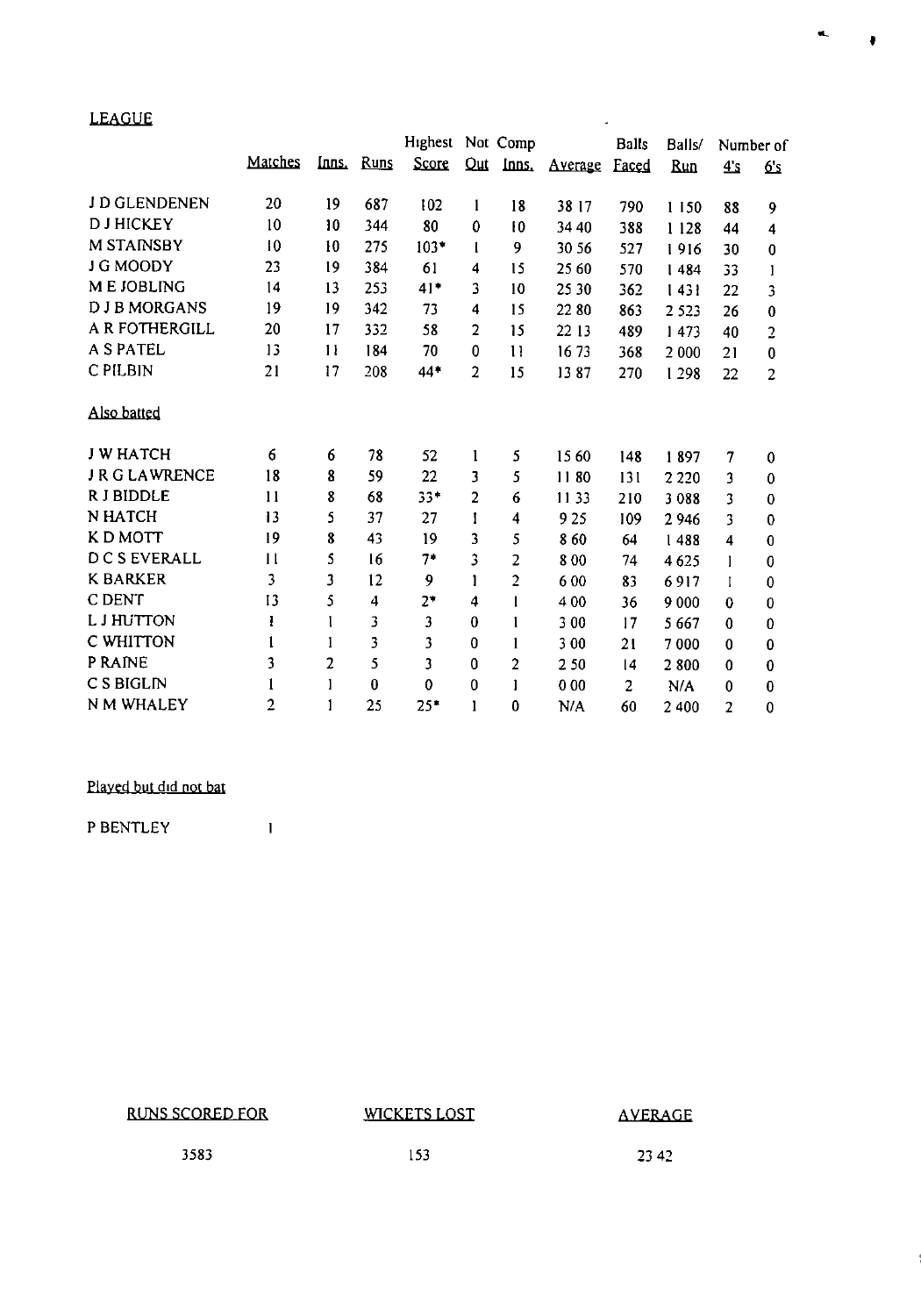|                       |              |               |       |             |                  |                | Best     | Runs/ | Strike |             | Number of      |
|-----------------------|--------------|---------------|-------|-------------|------------------|----------------|----------|-------|--------|-------------|----------------|
|                       | <b>Balls</b> | Overs         | Mdns. | <b>Runs</b> | Wkts.            | <u>Average</u> | Bowling  | Over  | Rate   |             | Wides No Balls |
| N HATCH               | 723          | 118           | 23    | 354         | 20               | 1770           | $6 - 25$ | 3 00  | 36 15  | 1           | 14             |
| <b>A S PATEL</b>      | 873          | 145           | 27    | 432         | 22               | 1964           | $4 - 38$ | 298   | 39 68  | ı           | 2              |
| K D MOTT              | 1250         | 2081          | 51    | 596         | 30               | 1987           | $5 - 24$ | 286   | 4167   |             | 0              |
| <b>J R G LAWRENCE</b> | 1126         | 183           | 49    | 559         | 28               | 1996           | $5 - 38$ | 305   | 40 21  |             | 27             |
| C DENT                | 870          | 145           | 25    | 495         | 19               | 26 05          | $6 - 45$ | 341   | 4579   | 0           | $\bf{0}$       |
| <u>Also bowled</u>    |              |               |       |             |                  |                |          |       |        |             |                |
| P BENTLEY             | 12           | 2             | 1     |             |                  | 1 00           | 1-1      | 0 50  | 1200   | $\bf{0}$    | 0              |
| <b>RJBIDDLE</b>       | 153          | 25 2          | 0     | 104         | 7                | 1486           | 4-50     | 4 1 3 | 2186   | $\bf{0}$    |                |
| J G MOODY             | 24           | 4             | 0     | 16          | 1                | 1600           | $1 - 16$ | 400   | 24 00  | 0           | $\bf{0}$       |
| P RAINE               | 92           | 152           | 5     | 50          | 3                | 1667           | 2-27     | 329   | 30 67  | $\mathbf 0$ | $\bf{0}$       |
| J D GLENDENEN         | 85           | $\mathbf{14}$ | 0     | 63          | 1                | 63 00          | $1 - 30$ | 450   | 85 00  | 1           | $\bf{0}$       |
| A R FOTHERGILL        | 126          | 21            | 2     | 97          | 1                | 9700           | $1 - 24$ | 462   | 126 00 | 0           | 0              |
| <b>DJBMORGANS</b>     | 12           | 2             | 0     | 11          | $\boldsymbol{0}$ | N/A            | $0 - 11$ | 5 50  | N/A    | 0           | $\bf{0}$       |
| C PILBIN              | 61           | 10            |       | 36          | 0                | N/A            | $0 - 2$  | 360   | N/A    |             | $\bf{0}$       |

# **CATCHES**

 $\mathbf{s}^{\mathrm{S}}$  ,  $\mathbf{s}^{\mathrm{S}}$ 

| A R FOTHERGILL    | 10 | J D GLENDENEN  | C S BIGLIN        |  |
|-------------------|----|----------------|-------------------|--|
| J G MOODY         |    | D J B MORGANS  | C DENT            |  |
| <b>DCSEVERALL</b> |    | N HATCH        | K D MOTT          |  |
| C PILBIN          |    | J R G LAWRENCE | <b>M STAINSBY</b> |  |
| A S PATEL         |    | <b>PRAINE</b>  |                   |  |

## **STUMPINGS**

| A R FOTHERGILL | <b>DCSEVERALL</b> | C PILBIN |  |
|----------------|-------------------|----------|--|

# RUNS SCORED AGAINST WICKETS TAKEN AVERAGE

2979 142 2098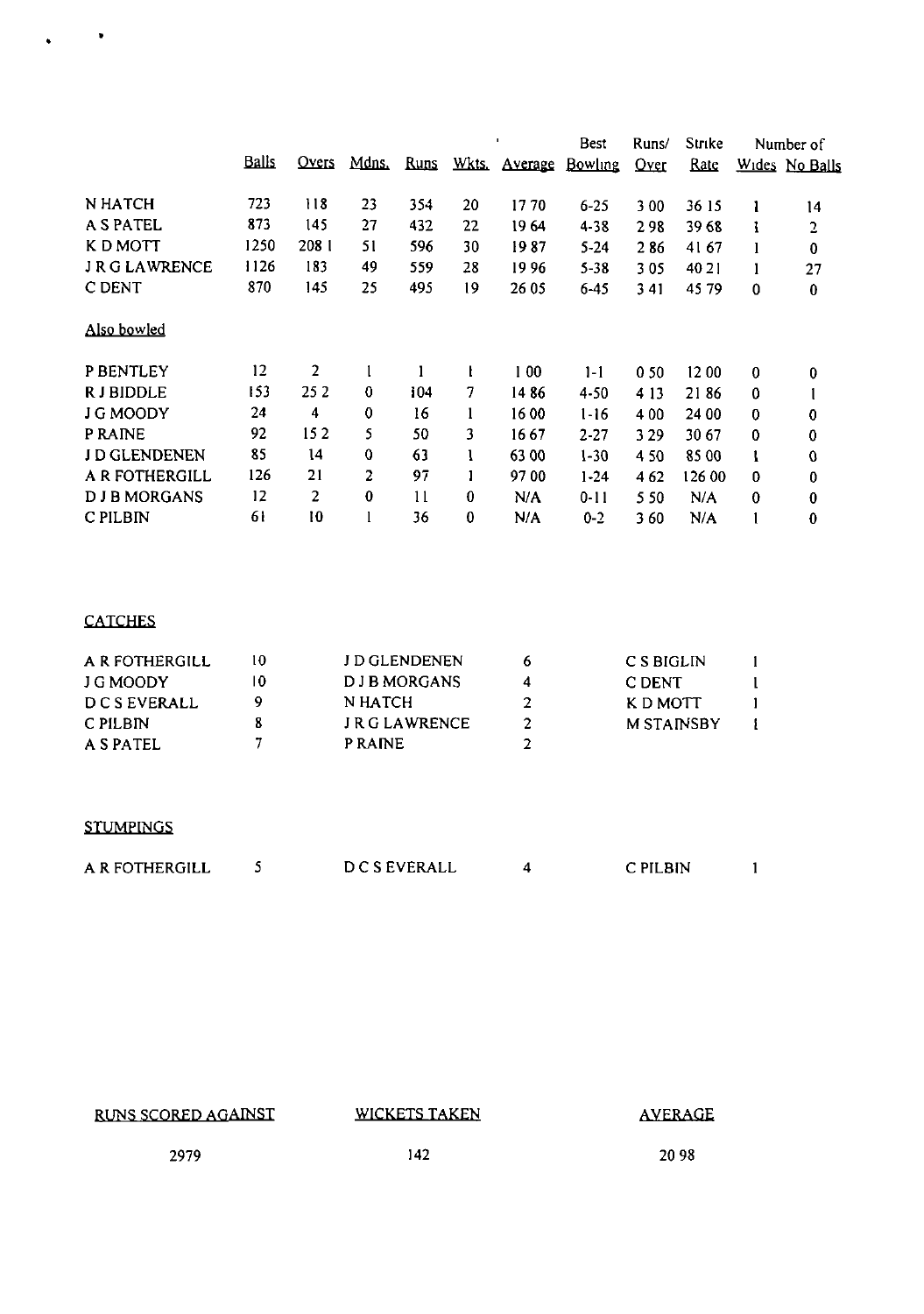**CUPS** 

|                   |                |    |            | Highest      |                | Not Comp       |         | <b>Balls</b> | Balls/     | Number of    |                |
|-------------------|----------------|----|------------|--------------|----------------|----------------|---------|--------------|------------|--------------|----------------|
|                   | <b>Matches</b> |    | Inns. Runs | <b>Score</b> | Qut            | Inns.          | Average | <b>Faced</b> | <b>Run</b> | $\Delta$ s   | 6 <sub>5</sub> |
| <b>A S PATEL</b>  | 10             | 10 | 316        | 76           | 1              | 9              | 35 11   | 321          | 1016       | 36           | 2              |
| J D GLENDENEN     | 9              | 9  | 271        | $120*$       | 1              | 8              | 33 88   | 307          | 1 1 3 3    | 31           | 6              |
| <b>DJHICKEY</b>   | 9              | 9  | 247        | 72           | 0              | 9              | 27 44   | 215          | 0870       | 26           | 8              |
| <b>DJBMORGANS</b> | 17             | 16 | 356        | 45           | 3              | 13             | 2738    | 605          | 1699       | 24           | $\bf{0}$       |
| C PILBIN          | 15             | 14 | 202        | $34 -$       | 4              | 10             | 20 20   | 168          | 0832       | 19           |                |
| J G MOODY         | 17             | 13 | 154        | 25           | 5              | 8              | 1925    | 225          | 1461       | 7            | 0              |
| A R FOTHERGILL    | 13             | 13 | 191        | 51           | ۱              | 12             | 1592    | 280          | 1466       | 17           | 2              |
| <b>P STABLER</b>  | 15             | 15 | 103        | $26*$        | 5              | 10             | 10 30   | 101          | 0981       | 9            | 4              |
| Also batted       |                |    |            |              |                |                |         |              |            |              |                |
| N HATCH           | 6              | 3  | 46         | 26*          | $\overline{2}$ |                | 46 00   | 37           | 0 8 0 4    | 5            | 0              |
| C WHITTON         | 3              | 2  | 34         | $17*$        | 1              | 1              | 34 00   | 26           | 0 7 6 5    | 4            | 0              |
| M E JOBLING       | 4              | 3  | 56         | 25           | 0              | 3              | 1867    | 81           | 1446       | 4            | 0              |
| R J BIDDLE        | 9              | 6  | 37         | $19 -$       | 3              | 3              | 1233    | 60           | 1622       | $\theta$     | 0              |
| C S BIGLIN        | 4              | 3  | 23         | 13           | 1              | 2              | 1150    | 22           | 0957       |              |                |
| JRGLAWRENCE       | 15             | 6  | 23         | $12 -$       | 4              | $\overline{2}$ | 1150    | 22           | 0957       | 2            | 0              |
| N M WHALEY        | 7              |    | 7          | 7            | 0              | 1              | 700     | 11           | 1571       | $\mathbf{0}$ | 0              |
| <b>J W HATCH</b>  | 3              |    | 4          | 4            | 0              | ł              | 400     | 18           | 4 500      | $\bf{0}$     | 0              |
| <b>M STAINSBY</b> | 3              | 2  | 4          | 3            | 0              | 2              | 200     | 16           | 4 0 0 0    | $\Omega$     | 0              |
| <b>DCSEVERALL</b> | 5              | 1  | $\bf{0}$   | 0            | 0              | 1              | 000     | 1            | N/A        | $\bf{0}$     | 0              |
| K D MOTT          | 14             | 2  | 4          | $4^*$        | 2              | $\bf{0}$       | N/A     | 5            | 1250       | $\bf{0}$     | 0              |

## Played but did not bat

| P RAINE |  |
|---------|--|
| A RAINE |  |

RUNS SCORED FOR WICKETS LOST AVERAGE

**I**

٠

 $2307$  24 03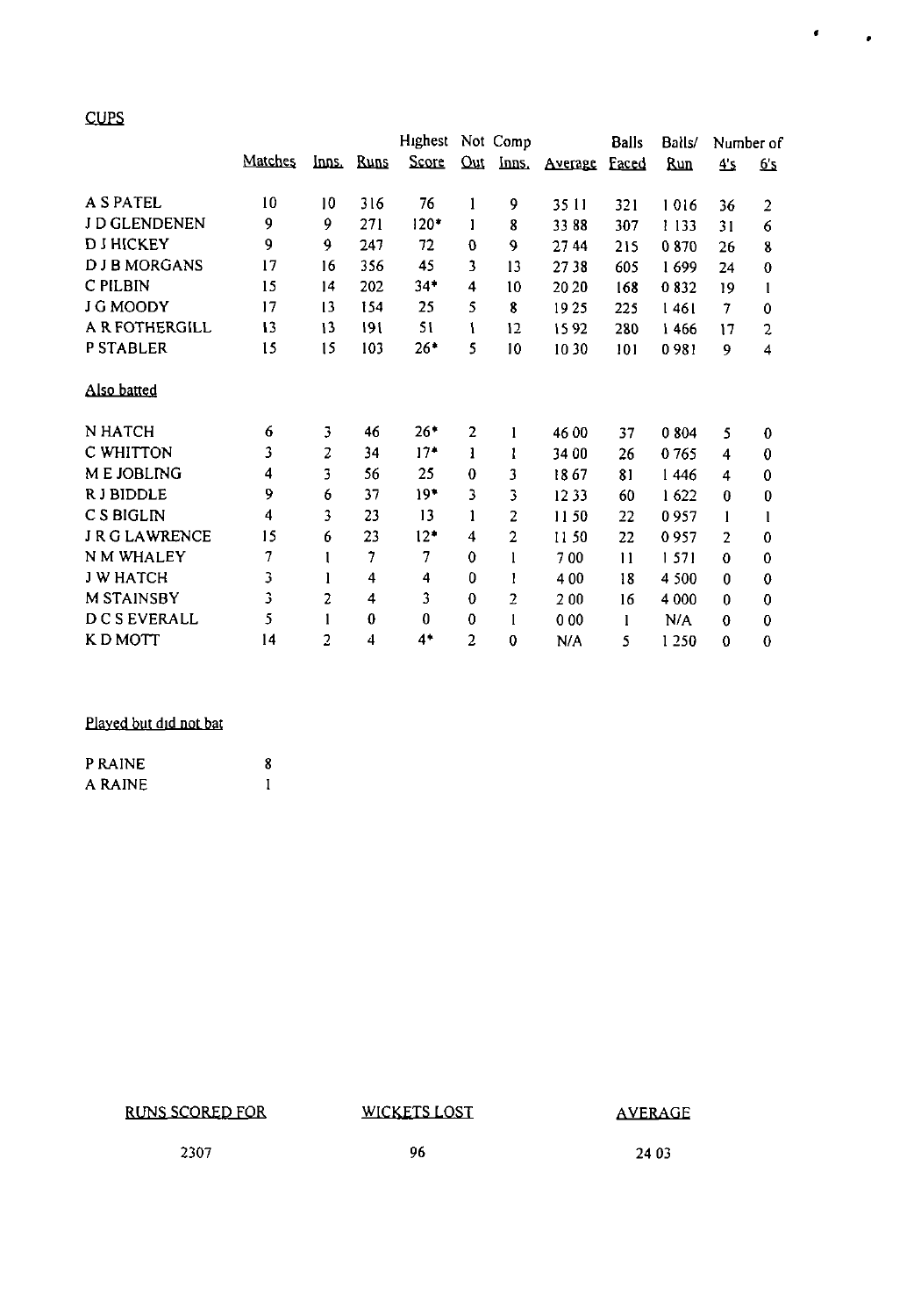|                    |              |              |            |     |    |                       | <b>Best</b> | Runs/   | Strike      |          | Number of      |
|--------------------|--------------|--------------|------------|-----|----|-----------------------|-------------|---------|-------------|----------|----------------|
|                    | <b>Balls</b> | <b>Overs</b> | Mdns. Runs |     |    | Wkts. Average Bowling |             | $Q$ ver | <b>Rate</b> |          | Wides No Balls |
| A S PATEL          | 193          | 32           | 2          | 138 | 15 | 9 20                  | 5-14        | 431     | 1287        |          | 0              |
| N HATCH            | 356          | 572          | 3          | 226 | 16 | 14 13                 | 6-69        | 395     | 22 25       | 7        | 5              |
| K D MOTT           | 744          | 1212         | 11         | 514 | 35 | 14 69                 | $7 - 44$    | 4 2 4   | 21 26       | 16       | 0              |
| <b>JRGLAWRENCE</b> | 908          | 147          | 10         | 590 | 27 | 2185                  | $5 - 39$    | 401     | 33 63       | 5        | 21             |
| Also bowled        |              |              |            |     |    |                       |             |         |             |          |                |
| P RAINE            | 140          | 23           | 3          | 93  | 9  | 1033                  | $3 - 3$     | 4 0 4   | 15.56       | 2        | 0              |
| A RAINE            | 68           | 11           |            | 38  | 3  | 1267                  | $3 - 38$    | 345     | 22 67       | $\bf{0}$ | 2              |
| J G MOODY          | 79           | 13           | 0          | 77  | 6  | 1283                  | $4 - 40$    | 592     | 13 17       |          | 0              |
| A R FOTHERGILL     | 50           | 74           | 0          | 37  |    | 3700                  | $1-5$       | 5 0 0   | 50 00       | 3        |                |

# **CATCHES**

 $\mathbf{r} = \mathbf{r} \cdot \mathbf{r}$ 

| J G MOODY         | 10 | <b>DJBMORGANS</b>  |   | P RAINE           |  |
|-------------------|----|--------------------|---|-------------------|--|
| J D GLENDENEN     |    | R J BIDDLE         |   | P STABLER         |  |
| A R FOTHERGILL    |    | <b>DJHICKEY</b>    | ٦ | <b>M STAINSBY</b> |  |
| <b>DCSEVERALL</b> |    | J W HATCH          |   | N M WHALEY        |  |
| A S PATEL         |    | <b>JRGLAWRENCE</b> | 2 |                   |  |
| C PILBIN          |    | K D MOTT           |   |                   |  |

## STUMPINGS

| C PILBIN | A R FOTHERGILL | <b>DCSEVERALL</b> |  |
|----------|----------------|-------------------|--|
|          |                |                   |  |

RUNS SCORED AGAINST WICKETS TAKEN AVERAGE

 $1836$  125 1469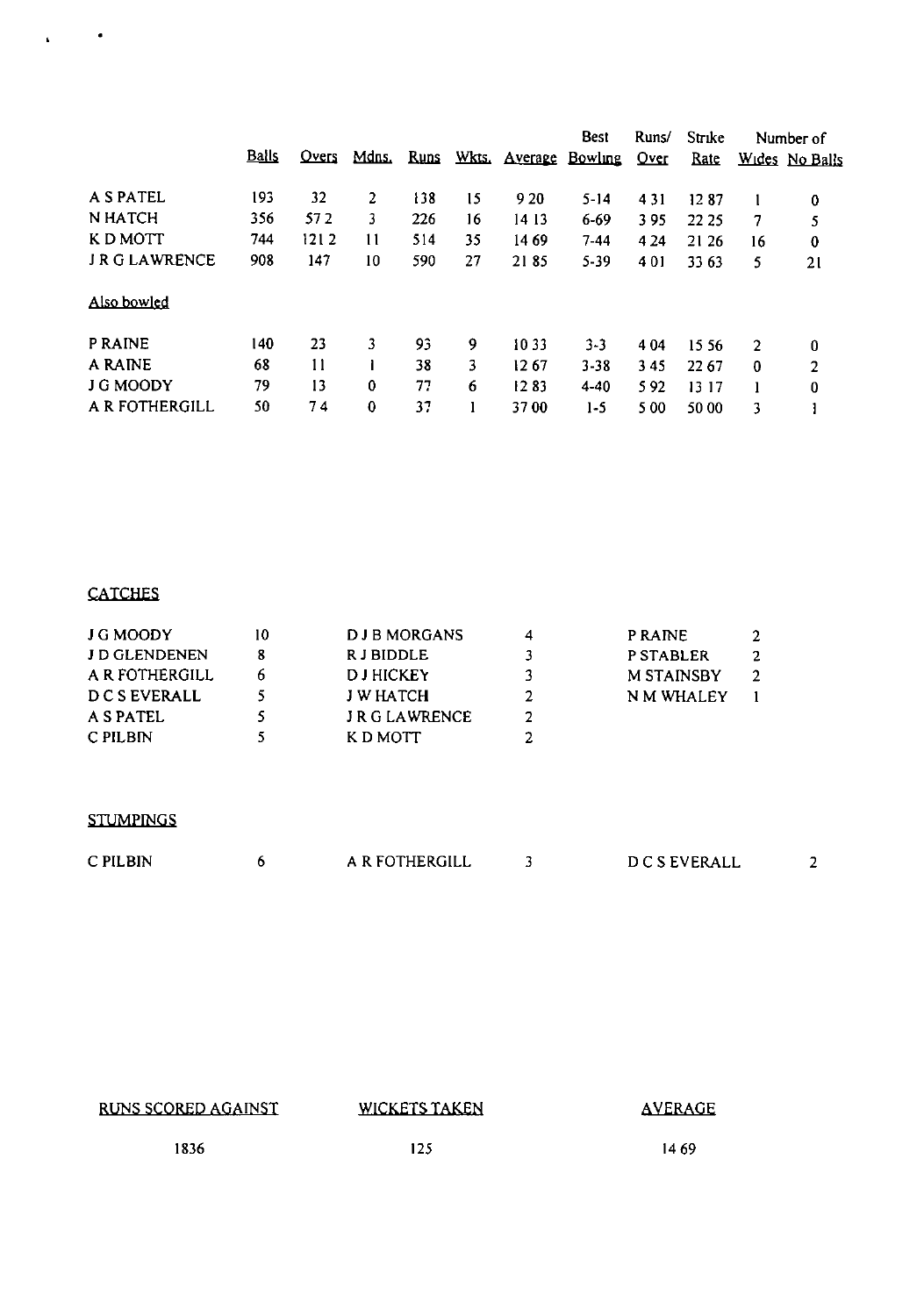|     | 100s J D GLENDENEN<br><b>M STAINSBY</b><br>J D GLENDENEN | $120*$<br>$103+$<br>102 | <b>v MAINSFORTH</b><br>v MARSKE<br>v STOCKTON | (Neut)<br>(A)<br>(H) | <b>CUP</b><br><b>LEAGUE</b><br><b>LEAGUE</b> | 50 off | 51<br>94<br>36 |       | balls 100off | 92<br>172<br>80 | <b>balls</b> |
|-----|----------------------------------------------------------|-------------------------|-----------------------------------------------|----------------------|----------------------------------------------|--------|----------------|-------|--------------|-----------------|--------------|
| 50s | <b>DJHICKEY</b>                                          | 80                      | v RICHMONDSHIRE                               | (H)                  | LEAGUE                                       | 50 off | 72             | balls |              |                 |              |
|     | <b>A S PATEL</b>                                         | 76                      | <b>v EVENWOOD</b>                             | (H)                  | <b>CUP</b>                                   |        | 44             |       |              |                 |              |
|     | <b>DJBMORGANS</b>                                        | 73                      | v BISHOP AUCKLAND (A)                         |                      | <b>LEAGUE</b>                                |        | 108            |       |              |                 |              |
|     | <b>DJHICKEY</b>                                          | 72                      | v NORMANBY HALL                               | (H)                  | <b>CUP</b>                                   |        | 46             |       |              |                 |              |
|     | <b>A S PATEL</b>                                         | 70                      | v HARTLEPOOL                                  | (H)                  | <b>LEAGUE</b>                                |        | 68             |       |              |                 |              |
|     | J D GLENDENEN                                            | 63                      | v HARTLEPOOL                                  | (H)                  | LEAGUE                                       |        | 47             |       |              |                 |              |
|     | J G MOODY                                                | 61                      | v MARSKE                                      | (A)                  | <b>LEAGUE</b>                                |        | 60             |       |              |                 |              |
|     | <b>DJBMORGANS</b>                                        | 60                      | <b>v HARTLEPOOL</b>                           | (A)                  | <b>LEAGUE</b>                                |        | 112            |       |              |                 |              |
|     | A R FOTHERGILL                                           | 58                      | <b>v NORTON</b>                               | (A)                  | <b>LEAGUE</b>                                |        | 64             |       |              |                 |              |
|     | J D GLENDENEN                                            | 58                      | v STOCKTON                                    | (A)                  | <b>LEAGUE</b>                                |        | 67             |       |              |                 |              |
|     | J D GLENDENEN                                            | 56                      | v REDCAR                                      | (A)                  | <b>LEAGUE</b>                                |        | 56             |       |              |                 |              |
|     | <b>JD GLENDENEN</b>                                      | 55                      | v RICHMONDSHIRE                               | (H)                  | <b>LEAGUE</b>                                |        | 49             |       |              |                 |              |
|     | A R FOTHERGILL                                           | 55                      | v HARTLEPOOL                                  | (A)                  | <b>LEAGUE</b>                                |        | 60             |       |              |                 |              |
|     | J D GLENDENEN                                            | 54                      | v RICHMONDSHIRE                               | (A)                  | <b>LEAGUE</b>                                |        | 62             |       |              |                 |              |
|     | A R FOTHERGILL                                           | $53*$                   | <b>v RICHMONDSHIRE</b>                        | (H)                  | <b>LEAGUE</b>                                |        | 53             |       |              |                 |              |
|     | J D GLENDENEN                                            | $52*$                   | v SALTBURN                                    | (H)                  | <b>LEAGUE</b>                                |        | 48             |       |              |                 |              |
|     | J G MOODY                                                | 52                      | v GUISBOROUGH                                 | (H)                  | <b>LEAGUE</b>                                |        | 68             |       |              |                 |              |
|     | <b>J W HATCH</b>                                         | 52                      | <b>v NORMANBY HALL</b>                        | (H)                  | <b>LEAGUE</b>                                |        | 77             |       |              |                 |              |
|     | J D GLENDENEN                                            | 51                      | <b>v THORNABY</b>                             | (H)                  | <b>LEAGUE</b>                                |        | 51             |       |              |                 |              |
|     | A R FOTHERGILL                                           | 51                      | v NORMANBY HALL                               | (Neut)               | <b>CUP</b>                                   |        | 81             |       |              |                 |              |

 $\bullet$ 

 $\mathbf{r}$ 

# FASTEST 50

| A S PATEL | v EVENWOOD | CUP | off 44 balls |  |
|-----------|------------|-----|--------------|--|

## HIGHEST LEAGUE PARTNERSHIPS

| 1st              | <b>WICKET</b> | 100*  | v SALTBURN             | (H) | J D GLENDENEN        |     | + MEJOBLING    | $103$ balls |
|------------------|---------------|-------|------------------------|-----|----------------------|-----|----------------|-------------|
| 2nd              | <b>WICKET</b> | 102   | <b>v RICHMONDSHIRE</b> | (A) | J D GLENDENEN        |     | + A S PATEL    | 119 balls   |
| 3rd              | <b>WICKET</b> | 70.   | v HARTLEPOOL           |     | (A) A R FOTHERGILL   |     | + DJBMORGANS   | 85 balls    |
| 4th              | <b>WICKET</b> | 64    | <b>v HARTLEPOOL</b>    | (A) | D J B MORGANS        |     | + JD GLENDENEN | 85 balls    |
| 5 <sub>th</sub>  | <b>WICKET</b> | 141   | v MARSKE               | (A) | <b>M STAINSBY</b>    |     | + JGMOODY      | 173 balls   |
| 6th              | <b>WICKET</b> | 71.   | v BISHOP AUCKLAND      | (A) | <b>D J B MORGANS</b> |     | + RIBIDDLE     | 77 balls    |
| -7th             | <b>WICKET</b> | 66    | v GUISBOROUGH          | (H) | J G MOODY            |     | + C PILBIN     | 73 balls    |
| 8th              | <b>WICKET</b> | 34    | <b>v NORTHALLERTON</b> | (A) | N M WHALEY           |     | + KDMOTT       | 68 balls    |
| 9th              | <b>WICKET</b> | $29*$ | v GUISBOROUGH          | (H) | J R G LAWRENCE       | $+$ | K D MOTT       | 35 balls    |
| 10 <sub>th</sub> | <b>WICKET</b> | 10.   | <b>v NORTHALLERTON</b> | (H) | N HATCH              |     | + CDENT        | 30 balls    |
|                  |               | 10    | v BISHOP AUCKLAND      | (H) | J G MOODY            |     | + C DENT       | 21 balls    |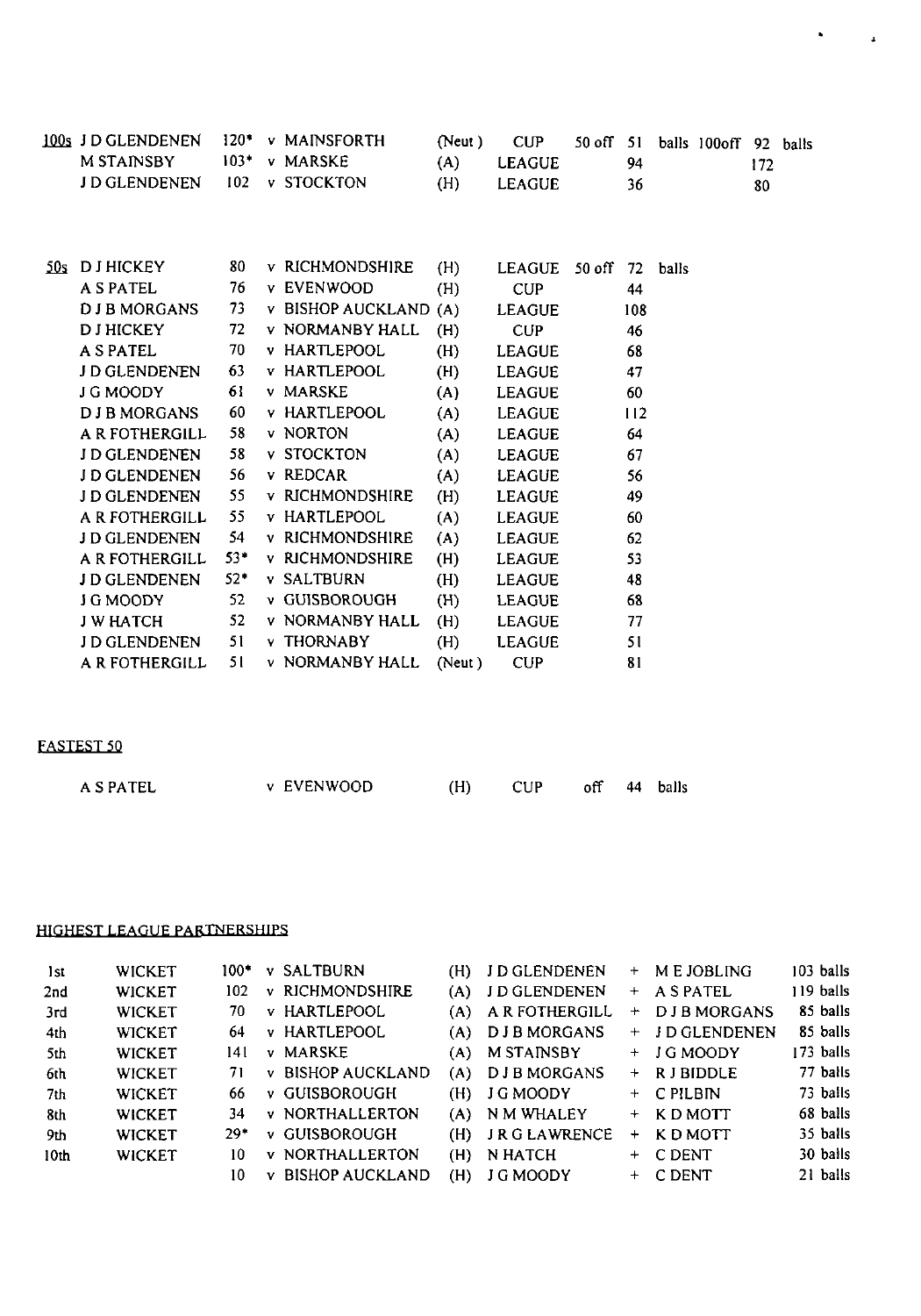| <b>LEAGUE</b>      |               |               |        |                |                |
|--------------------|---------------|---------------|--------|----------------|----------------|
|                    | <b>BOWLED</b> | <b>CAUGHT</b> | L.B.W. | <b>STUMPED</b> | <b>RUN OUT</b> |
| J D GLENDENEN      |               | 12            |        |                |                |
| A R FOTHERGILL     |               |               |        |                |                |
|                    |               | 9             |        |                |                |
| J G MOODY          |               | n             |        |                |                |
| <b>DJBMORGANS</b>  |               | 9             |        |                |                |
| C PILBIN           |               |               |        |                |                |
| <b>A S PATEL</b>   |               |               |        |                |                |
| <b>DJHICKEY</b>    |               | Q             |        |                |                |
| M E JOBLING        |               |               |        |                |                |
| <b>M STAINSBY</b>  |               |               |        |                |                |
| R J BIDDLE         |               |               |        |                |                |
| <b>J W HATCH</b>   |               |               |        |                |                |
| <b>JRGLAWRENCE</b> |               |               |        |                |                |
| <b>KDMOTT</b>      |               |               |        |                |                |
| N HATCH            |               |               |        |                |                |
| <b>K BARKER</b>    |               |               |        |                |                |
| D C S EVERALL      |               |               |        |                |                |
| P RAINE            |               |               |        |                |                |
| C S BIGLIN         |               |               |        |                |                |
| C DENT             |               |               |        |                |                |
| <b>L J HUTTON</b>  |               |               |        | Ω              |                |
| C WHITTON          |               | а             | a      | 0              |                |
|                    | 33            | 81            | 21     | 9              | 9              |

# **CUPS**

p

| <b>DJBMORGANS</b>  |    |    |               |   |  |
|--------------------|----|----|---------------|---|--|
| A R FOTHERGILL     |    |    |               |   |  |
| C PILBIN           |    |    |               |   |  |
| <b>P STABLER</b>   |    |    |               |   |  |
| <b>DJHICKEY</b>    |    |    |               |   |  |
| A S PATEL          |    |    |               |   |  |
| J D GLENDENEN      |    |    |               |   |  |
| J G MOODY          |    |    |               |   |  |
| <b>RJBIDDLE</b>    |    |    |               |   |  |
| M E JOBLING        |    |    |               |   |  |
| C S BIGLIN         |    |    |               |   |  |
| <b>JRGLAWRENCE</b> |    |    |               |   |  |
| <b>M STAINSBY</b>  |    |    |               |   |  |
| <b>DCSEVERALL</b>  |    |    |               |   |  |
| <b>J W HATCH</b>   |    |    |               |   |  |
| N HATCH            |    |    |               |   |  |
| N M WHALEY         |    |    |               |   |  |
| C WHITTON          |    |    |               |   |  |
|                    | 27 | 45 | $\mathbf{11}$ | n |  |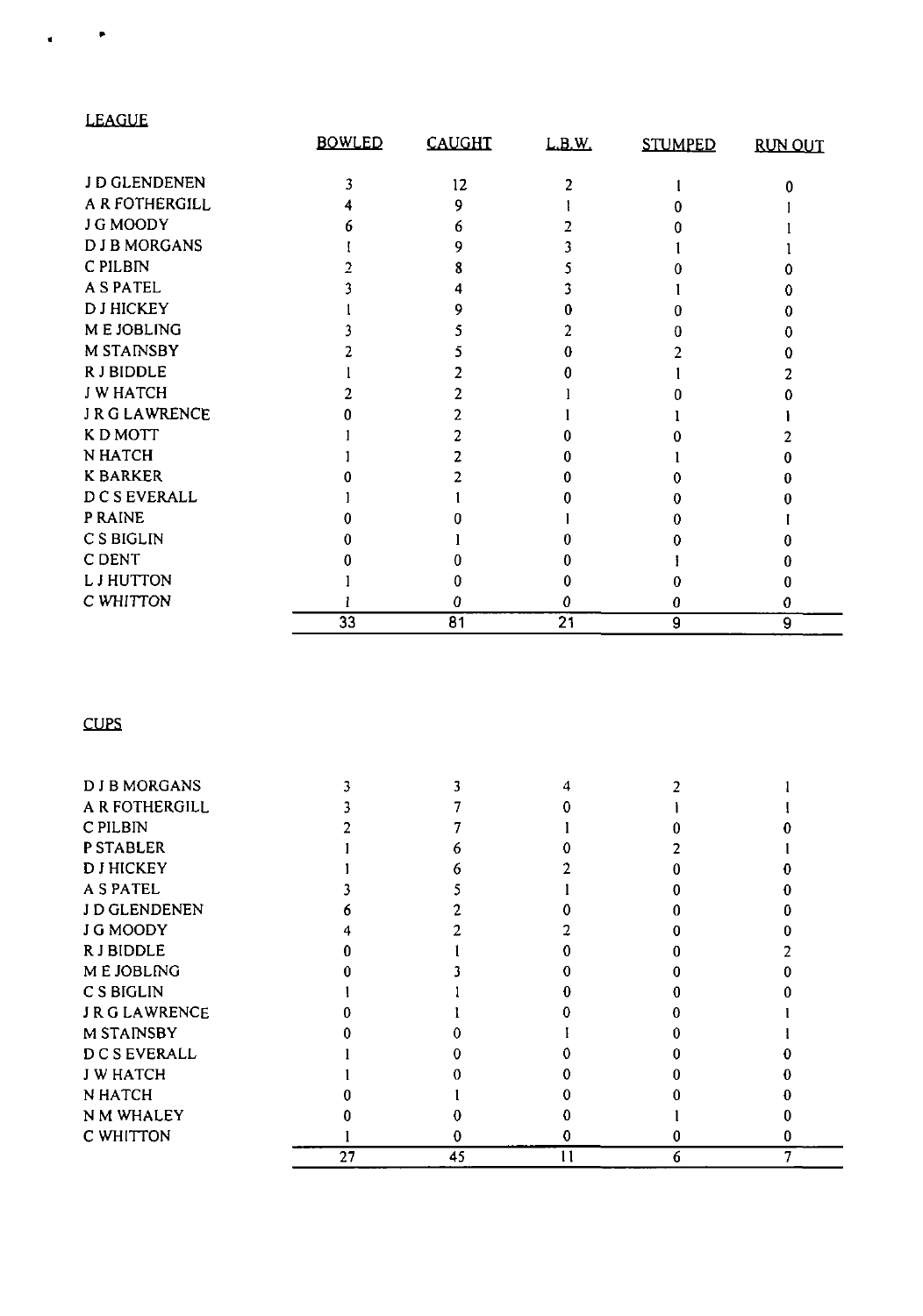| <b>7 WICKETS</b> | K D MOTT       | $7 - 44$ | v | <b>HARTLEPOOL</b>    | (H)    | <b>CUP</b>    |
|------------------|----------------|----------|---|----------------------|--------|---------------|
| <b>6 WICKETS</b> | N HATCH        | $6 - 25$ | v | <b>MARSKE</b>        | (A)    | <b>LEAGUE</b> |
|                  | C DENT         | $6 - 45$ | v | <b>NORTHALLERTON</b> | (A)    | <b>LEAGUE</b> |
|                  | N HATCH        | 6-69     | v | DARLINGTON R A       | (A)    | <b>CUP</b>    |
|                  | K D MOTT       | $6 - 70$ | v | <b>MAINSFORTH</b>    | (Neut) | <b>CUP</b>    |
| <b>5 WICKETS</b> | A S PATEL      | $5 - 14$ | v | <b>EASINGTON</b>     | (H)    | <b>CUP</b>    |
|                  | K D MOTT       | $5 - 24$ | v | <b>RICHMONDSHIRE</b> | (H)    | <b>LEAGUE</b> |
|                  | J R G LAWRENCE | $5 - 38$ | v | <b>HARTLEPOOL</b>    | (A)    | <b>LEAGUE</b> |
|                  | J R G LAWRENCE | 5-39     | v | <b>NORTHALLERTON</b> | (H)    | <b>CUP</b>    |
|                  | K D MOTT       | $5 - 39$ | v | <b>RICHMONDSHIRE</b> | (A)    | <b>LEAGUE</b> |

 $\bullet$ 

 $\bullet$ 

|--|

|                | <b>BOWLED</b> | <b>CAUGHT</b> | L.B.W | <b>STUMPED</b> |
|----------------|---------------|---------------|-------|----------------|
| K D MOTT       |               | 12            |       |                |
| JRGLAWRENCE    | 13            | 15            |       |                |
| A S PATEL      |               | 10            |       |                |
| N HATCH        |               | 12            |       |                |
| C DENT         |               | 12            |       |                |
| R J BIDDLE     |               |               |       |                |
| P RAINE        |               |               |       |                |
| P BENTLEY      |               |               |       |                |
| A R FOTHERGILL |               |               |       |                |
| J D GLENDENEN  |               |               |       |                |
| J G MOODY      |               |               |       |                |
|                | 52            | 64            |       | 10             |

# CUPS

| K D MOTT           |    |    |  |
|--------------------|----|----|--|
| <b>JRGLAWRENCE</b> |    | 16 |  |
| N HATCH            |    |    |  |
| A S PATEL          |    |    |  |
| <b>PRAINE</b>      |    |    |  |
| J G MOODY          |    |    |  |
| A RAINE            |    |    |  |
| A R FOTHERGILL     |    |    |  |
|                    | マつ |    |  |